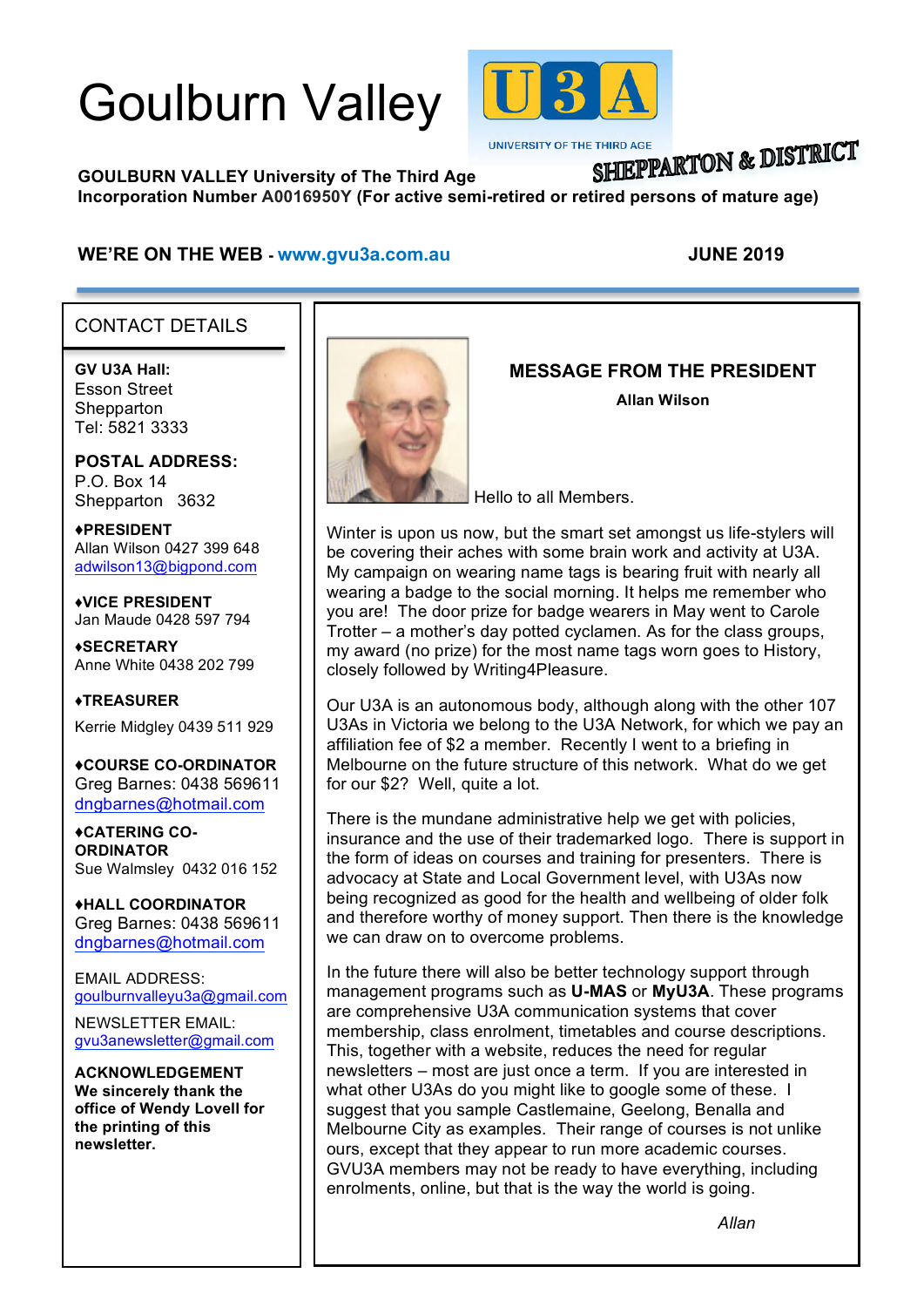#### **SOCIAL MORNING JUNE 4th**

At our social morning in June our speaker will be **Professor Lisa Bourke**. Her address will be on The Crossroads Project about chronic disease and rural health in the Goulburn Valley.

#### **WRITING4PLEASURE**

At our April meeting, members were entertained by local poet and artist, Joyce Yates. As a poet, Joyce writes the words and then puts them to music. Her genre is Country and Gospel Spiritual songs and she has seven albums to her credit. Joyce's life has been filled with writing, painting and music.

We meet at **1.00 to 3.30 pm** on the **THIRD THURSDAY** of each month, at the **Shepparton Library meeting room**.

A small cost of \$2.00 per person, covers hire of room and tea/coffee.

Each month a different member of our group, provides **two topics** for us to write approximately **500** words.

**Topics for June - What If?** or **- Food**

**Word for June - Omniscient** 

**QUOTE for the month:** *- "Most writers regard the truth as their most valuable possession and therefore are most economical in its use" – Mark Twain*

**CONTACT:** Lyn Austin. **Phone** - **0468 312 602**

#### **OPERA APPRECIATION**

Donizetti's La Fille du Regiment, The Daughter of the Regiment, is showing in Wangaratta on Sunday June 2. The roles were once sung by Dame Joan Sutherland and Luciano Pavarotti. Transport is limited on this occasion and you may need to drive yourself. For further information contact Madeline on 0417 580 025 or dyerm979@gmail.com

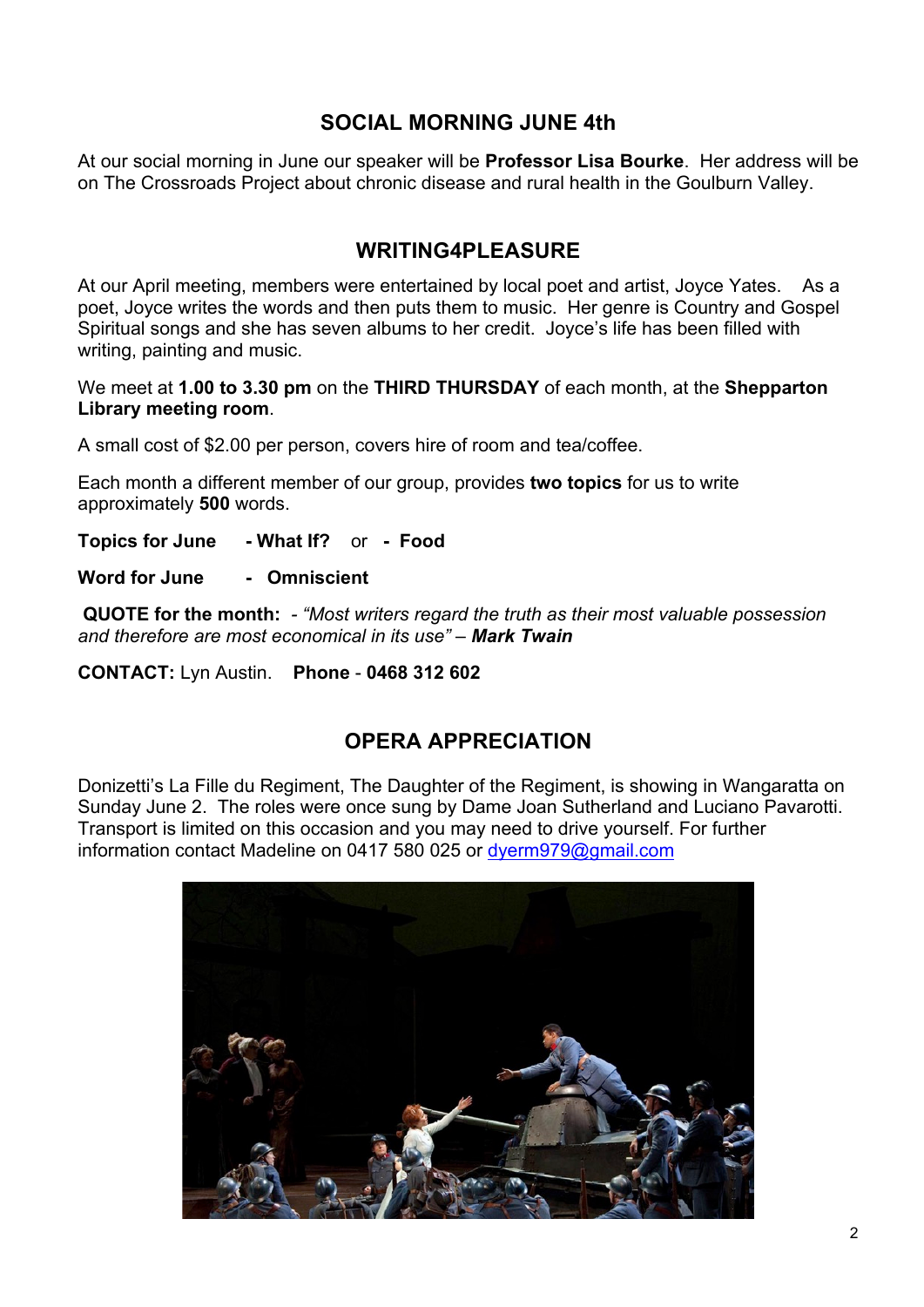#### **INDUSTRY TOUR**

Wednesday 22nd May 10.30am.

GO TAFE William Orr Campus Wanganui Rd Shepparton.

As of 15th May there were still two places left. If you want to go please add your name to the attendance list in the U3A foyer.

John Hetherington mrjfh@me.com 0419 319 339

#### **GARDEN GROUP**

Isn't it good to see the Correas in flower in our hall gardens? I am particularly pleased to see the Kangaroo Paws showing a spike of colour in the back corner garden too. Per favour Ray Watt, the frames are in situ for the twining Hardenbergia and Hibertias we planted out there as well

Our May activities include visiting local nurseries and the next nursery is the Riverside Nursery at Emerald Bank, on **Wed 29th of May**. Time 10:30am. Nurseryman, Larry, will speak on any garden- subject, so come along with a few questions of your own. Jan Vibert. 5823 5433.

**The garden group have removed a folding clothesline from the back fence. If anyone is interested in it, please call Ray Watt on 0438 569 611.**

### **SOCRATES CAFÉ**

Keith Burney will lead/initiate discussion at the next gathering of Socrates Café on Monday, May 27 - he will ask "Does absolute power corrupt absolutely".

The following month, June 24, Robert McLean will lead/initiate the discussion about "If you were given the ability to reform how your country's leaders were chosen, what would you change".

Socrates Cafe is held on the fourth Monday of each month at 10:00 am

More details about Socrates Café can be obtained from the course leader, Robert McLean, at 0400 502 199 or via email at r.mclean7@icloud.com.

#### **LUNCH DATES**

The lunch group will be meeting on June 3rd - The Royal Mail Hotel in Mooroopna June 10<sup>th</sup> - The Shepparton Club June 17<sup>th</sup> - The Vic Hotel June 24<sup>th</sup> - The Peppermill All these venues have car parking nearby so access should be easy for our members. For

more information please ring Gail on 58211315.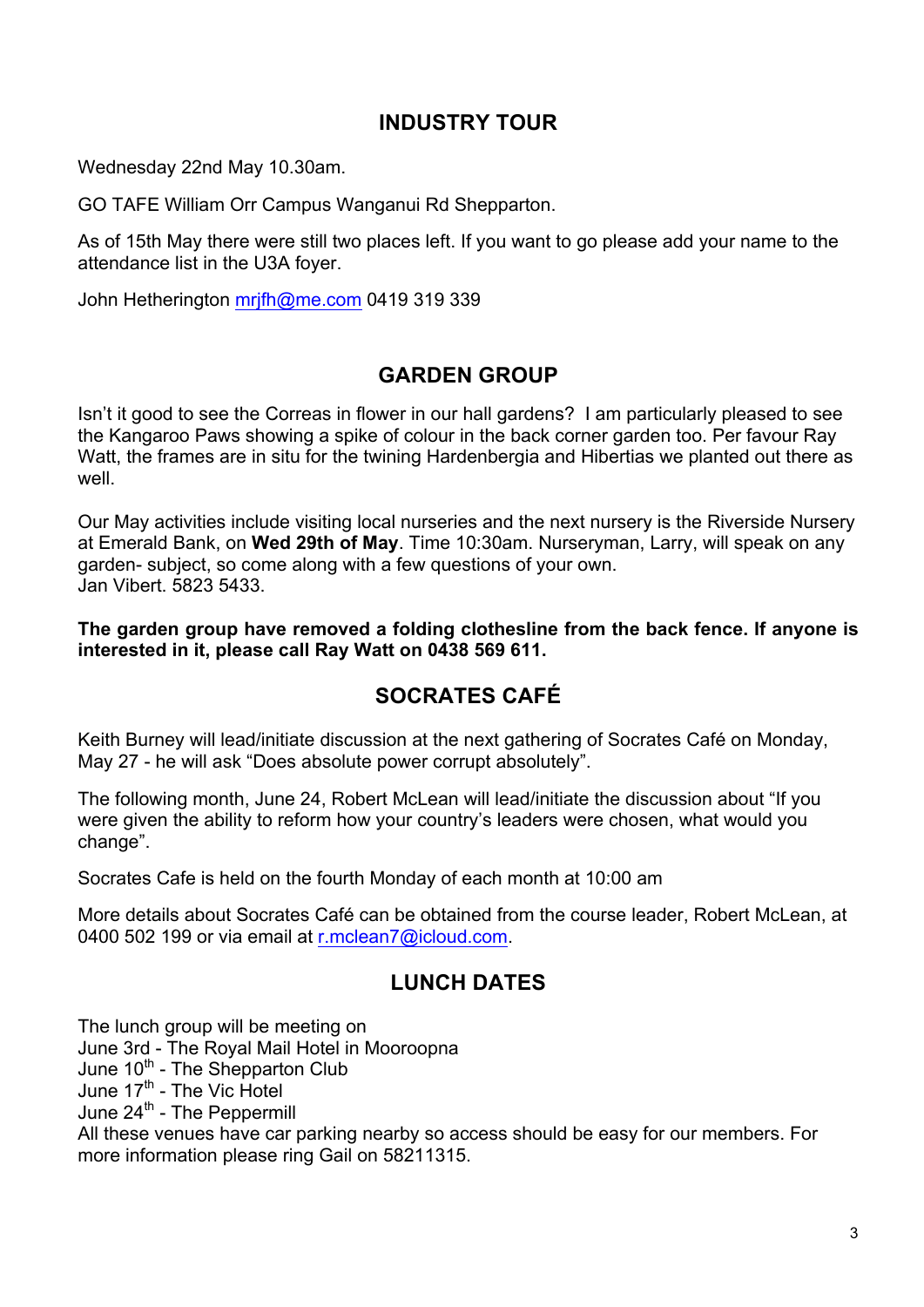#### **NATURAL RESOURCES & REGIONAL DEVELOPMENT**

**FRIDAY JUNE 7, 10am U3A Hall**

**GUEST SPEAKER**; Nick Nagle, Executive Officer, Goulburn Valley Waste and Recovery Group

**SUBJECT; "**Recycling – The State of Play".

**FRIDAY JUNE 14, 10am U3A Hall**

**GUEST SPEAKER**; Ross Plunkett, Manager Enviro / Water Savings, Connections Project GMW

**SUBJECT**; Update on the progress made by the \$2 billion Connections Project

#### **WALKING FOOTBALL (SOCCER)**

There has been an offer from one our GVU3A members to run a game called Walking Football. Apparently it is the same rules as soccer except you don't run. We would need at least 10 players (five a side), a referee and plenty of patience. If we have enough of our own players we could ask the soccer clubs if any of their past members might be interested in playing. This could be a good way to introduce other ethnic groups to our U3A.

Let me know if you are interested in taking part in the "beautiful game" at walking speed.

Greg Barnes (dngbarnes@hotmail.com)

#### **UKULELE CLASS**

From last month's newsletter article we got a little bit of interest in learning to play a ukulele. If we managed to get a few more members interested we could start a class and we would search for a teacher. Members out there might know of a few cool dudes that used to play the guitar. If we could not find a teacher we could learn from YouTube as a group. I had a look to see how much a ukulele costs and they start at about \$30. This class could be a good replacement for "Singing for Pleasure".

Let me know if you are keen to learn to play, teach or know of a teacher.

Greg Barnes (dngbarnes@hotmail.com)

#### **BIRD WATCHING**

The June 19th outing will be at Walters Park (Jordans Bend) Shepparton, a morning outing. Please meet at the U3A hall at 9am or at the park at 9.15. Please contact Pat 0437 354 088 or Denise 0484 195 698. The May outing was at the Australian Botanic Garden Shepparton where we observed 25 species some of which were, Spotted Pardalote, Weebill, Yellow Thornbill, Golden Whistler, Varied Sittella, White-throated Treecreeper, Masked Lapwing and Buff-rumped Thornbill.

#### **CANINE CAPERS**

1st Monday of the month meet at Lake near to Aquamoves at 10 am for walkies around the lake with your four footed friends. All animals just want to be loved - just like people. Info: Janiene 0409 337 520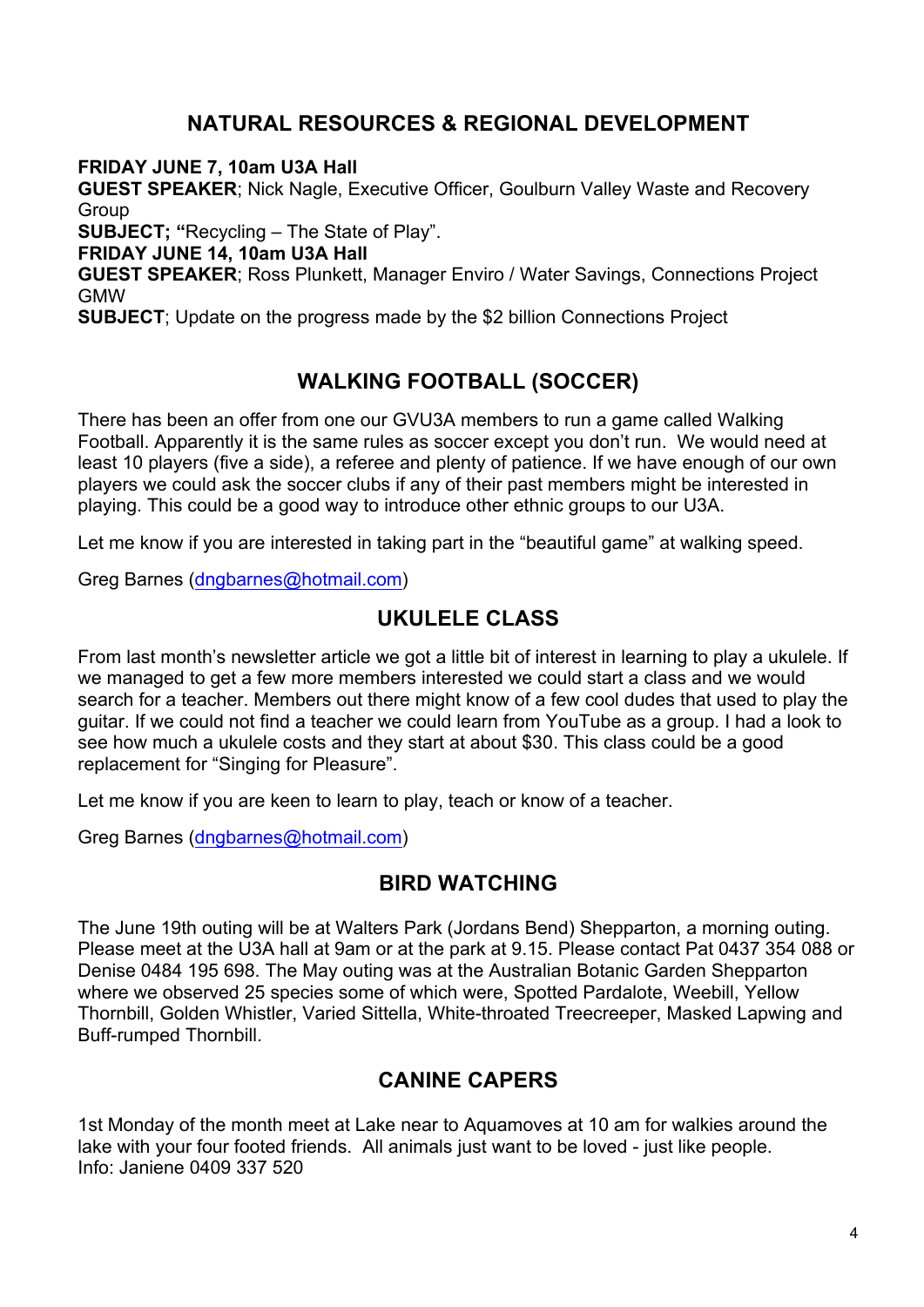#### **FILM CLUB**

2nd Monday of the month at U3A rooms at 2 pm. June film UP IN THE AIR with George Clooney. "Life isn't about the journey but the connections we make along the way". 105 minutes M.

Info: Janiene 0409 337 520

#### **HISTORICAL STUDIES**

#### **MONDAY JUNE 10, 10am U3A Hall:** Greg Barnes will give an overview of maritime history

All welcome John Dainton 5821 3881 or mob 0417 549 502

#### **WALK AND TALK**

Our Walk and Talk at Crusoe Reservoir, Kangaroo Flat was enjoyed by all. (See Denise's photo). Thanks to Denise for organising this trip and for showing us so many kangaroos that now we know how the area got its name!

All are welcome to our June 12 Walk which has been organised by Ray Watt and he has sent the following instructions:

The next Walk and Talk Group trip will be to Echuca on Wednesday,



We will arrive at Echuca around 10.30am and have morning tea (BYO) at the rotunda near Hopwood Pl. opposite the paddle steamer docking.

There will then be a self-led history walk through old Echuca following informative maps which will be provided. Lunch can either be BYO or purchased at cafes, which are close by, we will eat at the rotunda.

After lunch at 1.15pm we will board the M.V.Mary Ann paddle steamer for a free 1 hour cruise. This is a cafe / restaurant so it is expected that you purchase a drink or afternoon tea while on board.

The cruise is optional, if you intend going we have to book in advance. Please phone Ray on 0439 716 420 by June 4th (next Social Morning) to register for the cruise. The other alternative to the cruise is a walk over the bridge to Horseshoe Lagoon - maps will be available.

Christine Wilson (Group Leader) 5822 1474 0428 399 648